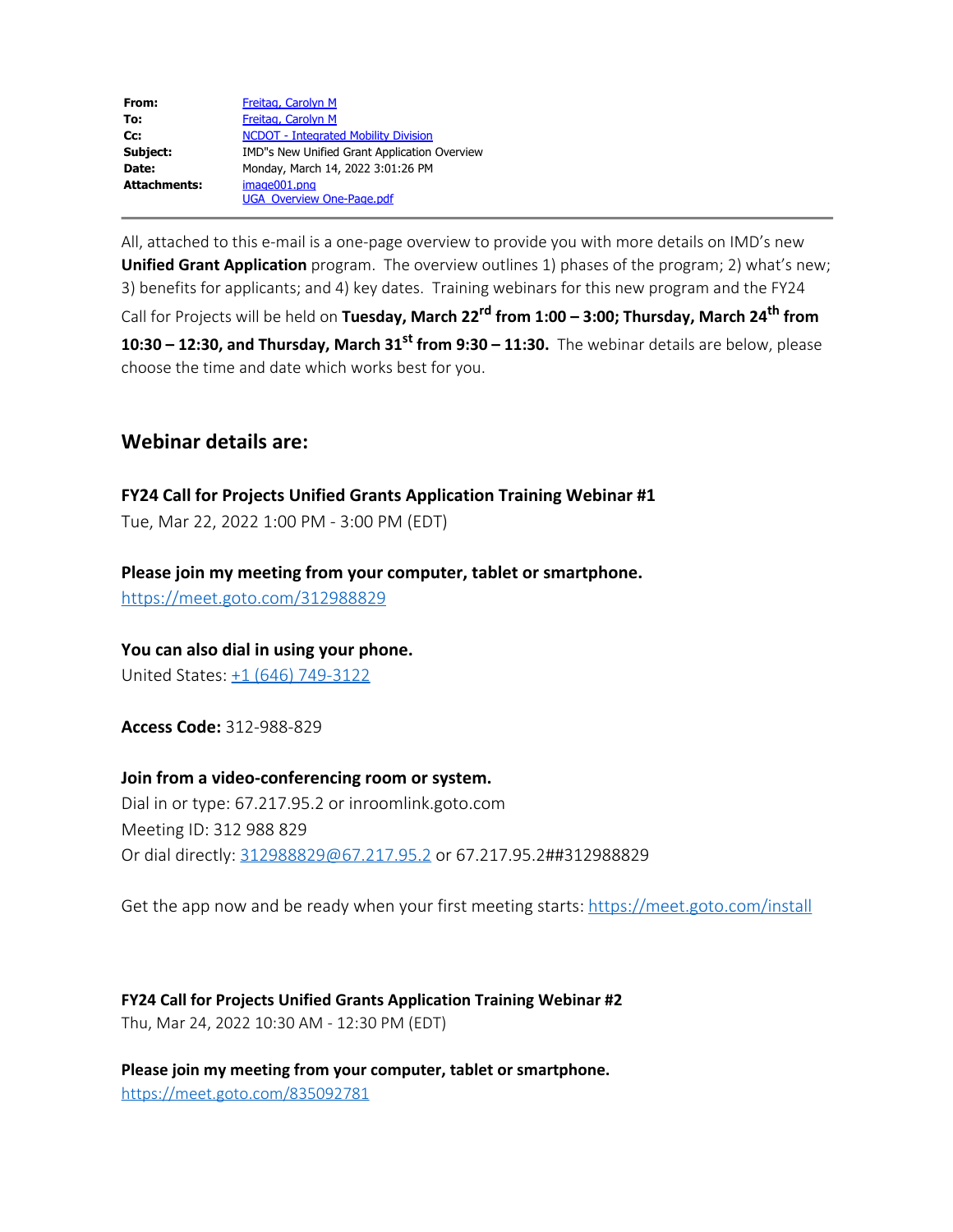## **You can also dial in using your phone.**

United States: [+1 \(571\) 317-3112](tel:+15713173112,,835092781)

**Access Code:** 835-092-781

**Join from a video-conferencing room or system.** Dial in or type: 67.217.95.2 or inroomlink.goto.com Meeting ID: 835 092 781 Or dial directly: [835092781@67.217.95.2](mailto:835092781@67.217.95.2) or 67.217.95.2##835092781

Get the app now and be ready when your first meeting starts: [https://meet.goto.com/install](https://urldefense.com/v3/__https:/meet.goto.com/install__;!!HYmSToo!I7L6Kcn-kEhBXenLE8alKqnW0EBtOn6R7dEaOHAxzRB3vgaEucGTOrqx_z0qqkgkuU8$)

**FY24 Call for Projects Unified Grants Application Training Webinar #3** 

Thu, Mar 31, 2022 9:30 AM - 11:30 AM (EDT)

**Please join my meeting from your computer, tablet or smartphone.** 

<https://meet.goto.com/523818229>

**You can also dial in using your phone.**

United States: [+1 \(312\) 757-3121](tel:+13127573121,,523818229)

**Access Code:** 523-818-229

## **Join from a video-conferencing room or system.**

Dial in or type: 67.217.95.2 or inroomlink.goto.com Meeting ID: 523 818 229 Or dial directly: [523818229@67.217.95.2](mailto:523818229@67.217.95.2) or 67.217.95.2##523818229

Get the app now and be ready when your first meeting starts:<https://meet.goto.com/install>

Thank you. Carolyn

Carolyn M. Freitag Grants Administrator II Integrated Mobility Division

919-707-4677